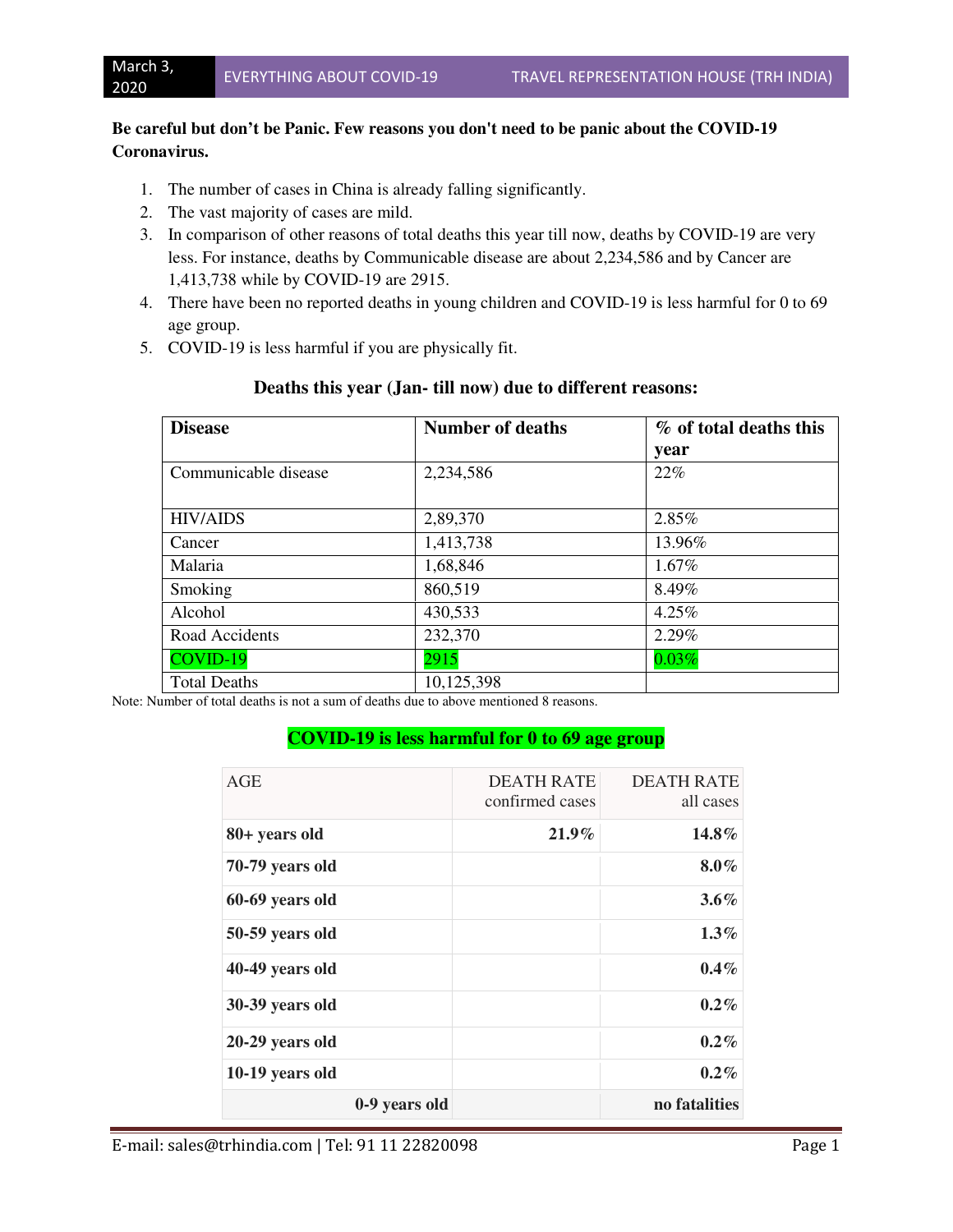Note: The percentages shown above do not have to add up to 100%, as they do NOT represent share of deaths by age group. Rather, it represents, for a person in a given age group, the risk of dying if infected with COVID-19.

| <b>PRE-EXISTING</b><br><b>CONDITION</b> | <b>DEATH</b><br><b>RATE</b><br>confirmed<br>cases | <b>DEATH</b><br><b>RATE</b><br>all cases |
|-----------------------------------------|---------------------------------------------------|------------------------------------------|
| Cardiovascular disease                  | 13.2%                                             | $10.5\%$                                 |
| <b>Diabetes</b>                         | $9.2\%$                                           | $7.3\%$                                  |
| Chronic respiratory disease             | 8.0%                                              | $6.3\%$                                  |
| Hypertension                            | 8.4%                                              | $6.0\%$                                  |
| Cancer                                  | 7.6%                                              | 5.6%                                     |
| no pre-existing conditions              |                                                   | $0.9\%$                                  |

Note: The percentage shown above does **NOT represent in any way the share of deaths by pre-existing condition**. Rather, it represents, for a patient with a given pre-existing condition, the **risk of dying** if infected by COVID-19.

#### **Expert Opinion**

I hope this outbreak may be over in something like April: Prof. Nanshan Zhong

Leading epidemiologist, first to describe SARS coronavirus Feb. 11, 2020

World Population: 7,768,377,428 Coronavirus Cases: 92,271 Deaths: 2915 (Approx 3.4% of confirmed cases) Recovered: 48,448

#### **ACTIVE CASES**

Currently Infected Patients: 40,693 In Mild Condition: 33,595 (83%) Serious: 7,098 (17%)

### **CLOSED CASES**

Cases which had an outcome: 51,578 Recovered / Discharged 48,448 (94%) Deaths: 3,130 (6%)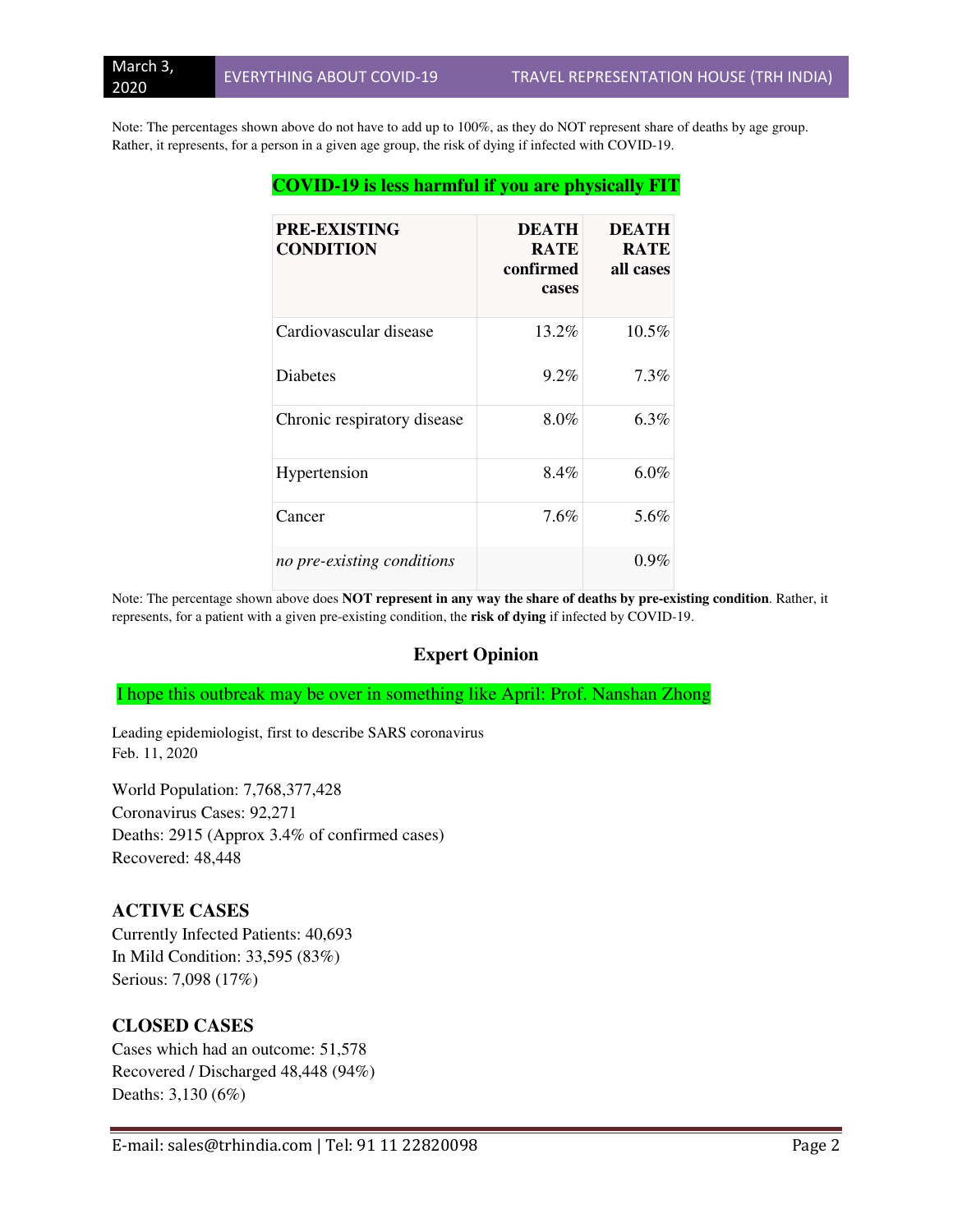## **Q & A on Coronavirus (COVID-19)**

# **Q: Should I Worry about COVID – 19?**

**World Health Organization:** If you are not in an area where COVID-19 is spreading, or if you have not travelled from one of those areas or have not been in close contact with someone who has and is feeling unwell, **your chances of getting it are currently low.** However, it's understandable that you may feel stressed and anxious about the situation. **It's a good idea to get the facts to help you accurately determine your risks so that you can take reasonable precautions.** Your healthcare provider, your national public health authority and your employer are all potential sources of accurate information on COVID-19 and whether it is in your area. It is important to be informed of the situation where you live and take appropriate measures to protect yourself.

If you are in an area where there is an outbreak of COVID-19 you need to take the risk of infection seriously. Follow the advice issued by national and local health authorities. Although **for most people COVID-19 causes only mild illness, it can make some people very ill. More rarely, the disease can be fatal.** Older people, and those with pre-existing medical conditions (such as high blood pressure, heart problems or diabetes) appear to be more vulnerable.

# **Q: How Likely am I to catch COVID-19?**

**World Health Organization:** The risk depends on where you live or where you have travelled recently. The risk of infection is higher in areas where a number people have been diagnosed with COVID-19. More than 95% of all COVID-19 cases are occurring in China, with the majority of those in Hubei Province. **For people in most other parts of the world, your risk of getting COVID-19 is currently low**, **however, it's important to be aware of the situation and preparedness efforts in your area.** 

WHO is working with health authorities in China and around the world to monitor and respond to COVID-19 outbreaks.

# **Q: What can I do to protect myself and prevent the spread of disease?**

### **World Health Organization: Protection measures for everyone**

Stay aware of the latest information on the COVID-19 outbreak, available on the WHO website and through your national and local public health authority. COVID-19 is still affecting mostly people in China with some outbreaks in other countries. **Most people who become infected** 

**experience mild illness and recover**, but it can be more severe for others. Take care of your health and protect others by doing the following: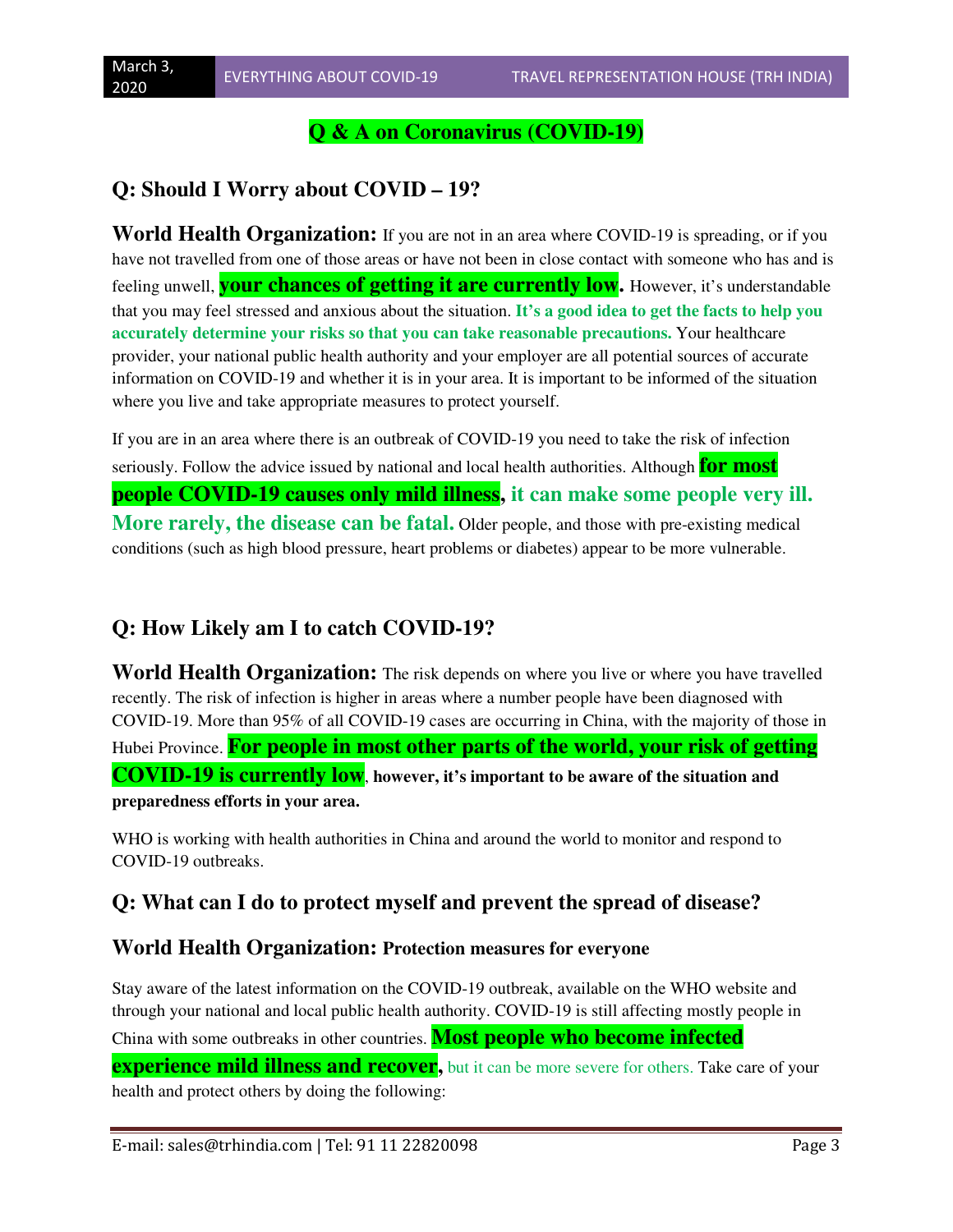### **Regularly and thoroughly clean your hands with an alcohol-based hand rub or wash them with soap and water.**

Why? Washing your hands with soap and water or using alcohol-based hand rub kills viruses that may be on your hands.

### **Maintain at least 1 metre (3 feet) distance between yourself and anyone who is coughing or sneezing.**

Why? When someone coughs or sneezes they spray small liquid droplets from their nose or mouth which may contain virus. If you are too close, you can breathe in the droplets, including the COVID-19 virus if the person coughing has the disease.

### **Avoid touching eyes, nose and mouth.**

Why? Hands touch many surfaces and can pick up viruses. Once contaminated, hands can transfer the virus to your eyes, nose or mouth. From there, the virus can enter your body and can make you sick.

## **Make sure you, and the people around you, follow good respiratory hygiene. This means covering your mouth and nose with your bent elbow or tissue when you cough or sneeze. Then dispose of the used tissue immediately.**

Why? Droplets spread virus. By following good respiratory hygiene you protect the people around you from viruses such as cold, flu and COVID-19.

## **Stay home if you feel unwell. If you have a fever, cough and difficulty breathing, seek medical attention and call in advance. Follow the directions of your local health authority.**

Why? National and local authorities will have the most up to date information on the situation in your area. Calling in advance will allow your health care provider to quickly direct you to the right health facility. This will also protect you and help prevent spread of viruses and other infections.

Stay informed on the latest developments about COVID-19. Follow advice given by your healthcare provider, your national and local public health authority or your employer on how to protect yourself and others from COVID-19.

Why? National and local authorities will have the most up to date information on whether COVID-19 is spreading in your area. They are best placed to advise on what people in your area should be doing to protect themselves.

### **Protection measures for persons who are in or have recently visited (past 14 days) areas where COVID-19 is spreading**

Follow the guidance outlined above. (Protection measures for everyone)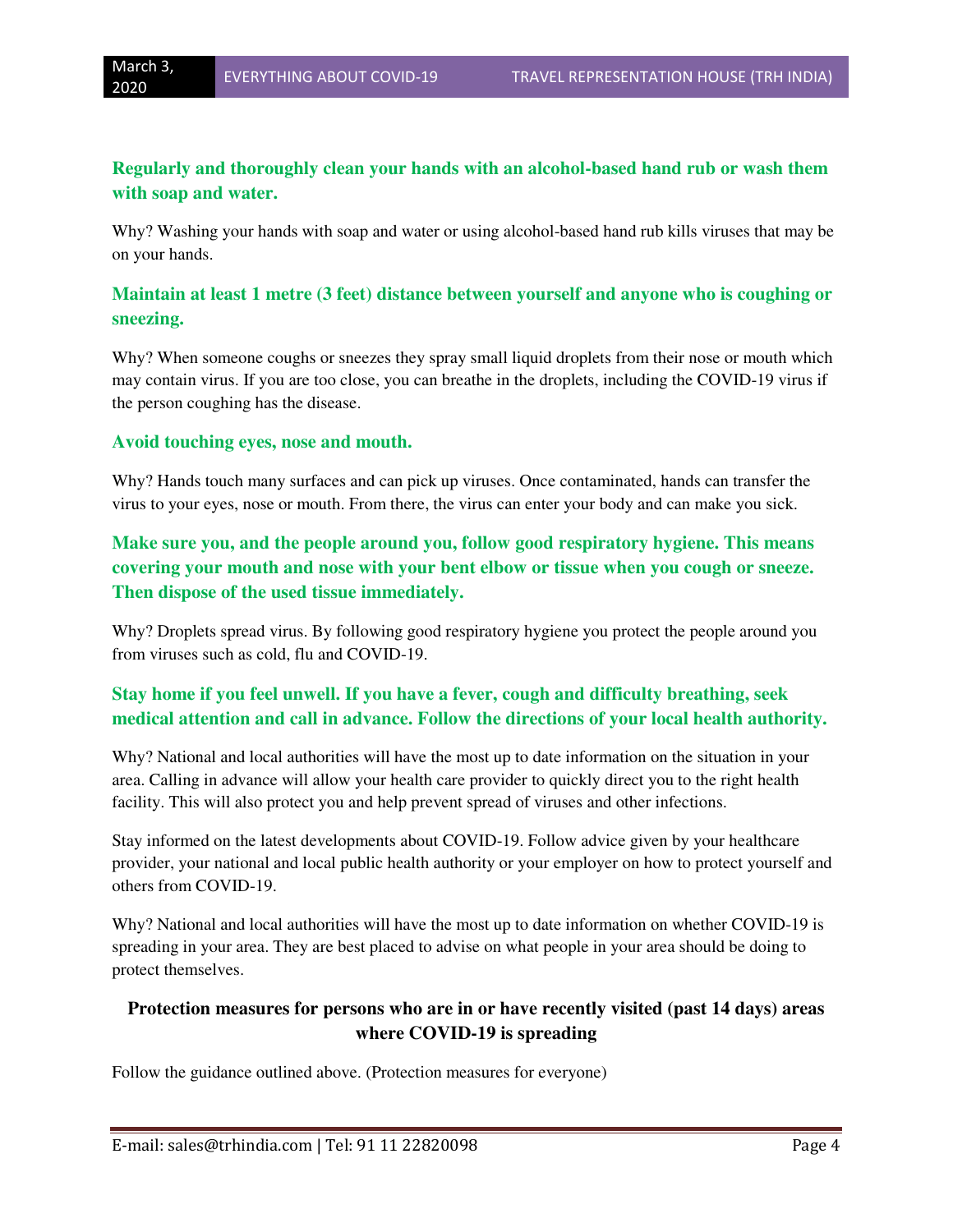### **Stay at home if you begin to feel unwell, even with mild symptoms such as headache and slight runny nose, until you recover.**

Why? Avoiding contact with others and visits to medical facilities will allow these facilities to operate more effectively and help protect you and others from possible COVID-19 and other viruses.

If you develop fever, cough and difficulty breathing, seek medical advice promptly as this may be due to a respiratory infection or other serious condition. Call in advance and tell your provider of any recent travel or contact with travelers.

Why? Calling in advance will allow your health care provider to quickly direct you to the right health facility. This will also help to prevent possible spread of COVID-19 and other viruses.

# **Q: What is Corona Virus?**

**World Health Organization:** Coronaviruses are a large family of viruses which may cause illness in animals or humans. In humans, several coronaviruses are known to cause respiratory infections ranging from the common cold to more severe diseases such as Middle East Respiratory Syndrome (MERS) and Severe Acute Respiratory Syndrome (SARS). The most recently discovered coronavirus causes coronavirus disease COVID-19.

# **Q: What is COVID-19?**

**World Health Organization:** COVID-19 is the infectious disease caused by the most recently discovered coronavirus. This new virus and disease were unknown before the outbreak began in Wuhan, China, in December 2019.

# **Q: What are the symptoms of COVID-19?**

**World Health Organization: The most common symptoms of COVID-19 are fever, tiredness, and dry cough.** 

**Some patients may have aches and pains, nasal congestion, runny nose, sore throat or diarrhea.** These symptoms are usually mild and begin gradually. **Some people become infected but don't develop any symptoms and don't feel unwell. Most people (about 80%) recover from the disease without needing special treatment.** Around 1 out of every 6 people who gets COVID-19 becomes seriously ill and develops difficulty breathing. **Older people, and those with underlying medical problems like high blood pressure, heart problems or diabetes, are more likely to develop serious illness. About 2% of people with the disease have died.** People with fever, cough and difficulty breathing should seek medical attention.

# **Q: How does COVID-19 spread?**

**World Health Organization:** People can catch COVID-19 from others who have the virus. The disease can spread from person to person **through small droplets from the nose or mouth which are**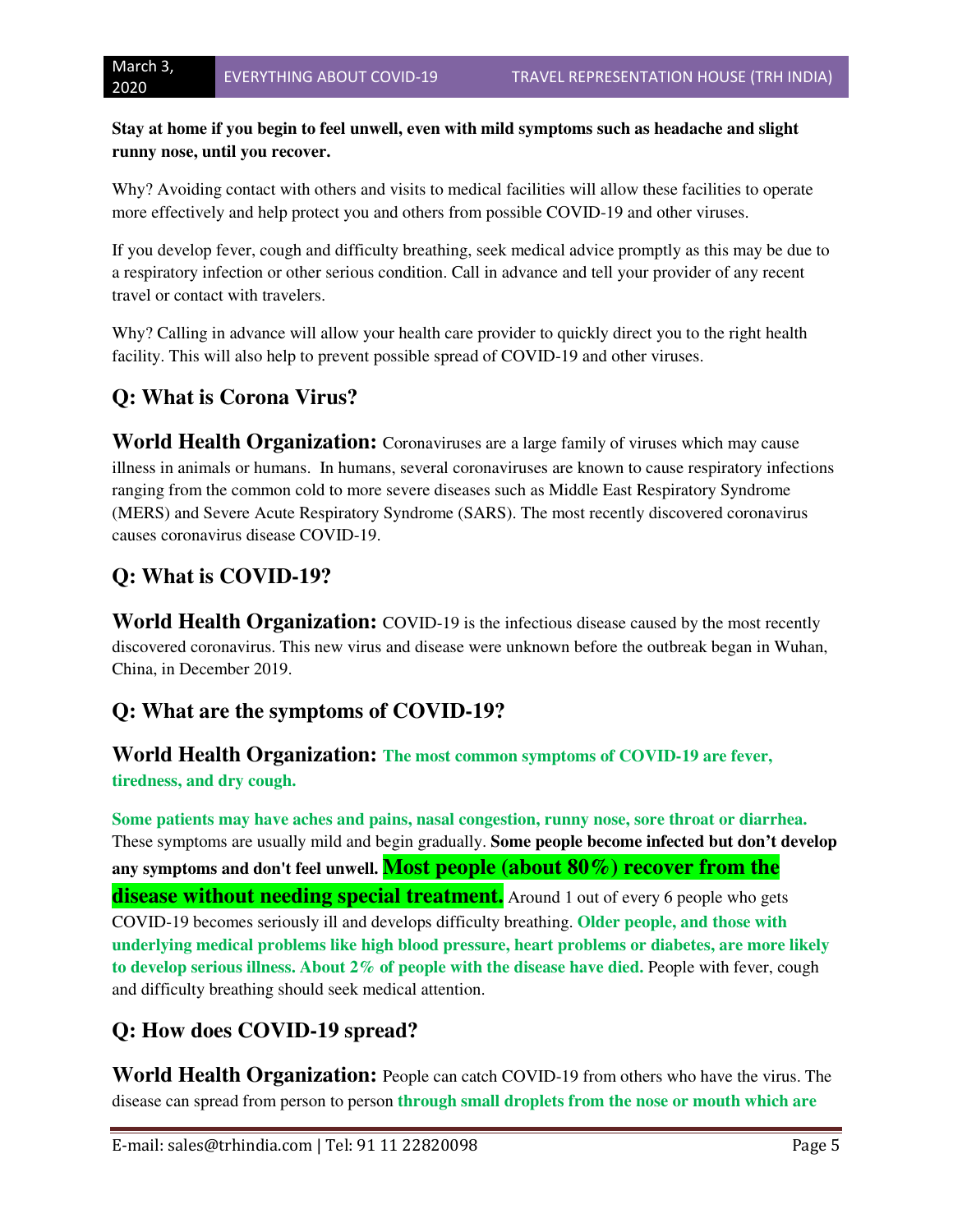**spread when a person with COVID-19 coughs or exhales.** These droplets land on objects and surfaces around the person. Other people then catch COVID-19 by touching these objects or surfaces, then touching their eyes, nose or mouth. People can also catch COVID-19 if they breathe in droplets from a person with COVID-19 who coughs out or exhales droplets. This is why it is important to stay more than 1 meter (3 feet) away from a person who is sick. **Studies to date suggest that the virus that causes COVID-19 is mainly transmitted through contact with respiratory droplets rather than through the air.** 

**The risk of catching COVID-19 from someone with no symptoms at all is very low. However, many people with COVID-19 experience only mild symptoms. This is particularly true at the early stages of the disease. It is therefore possible to catch COVID-19 from someone who has, for example, just a mild cough and does not feel ill.** 

WHO is assessing ongoing research on the ways COVID-19 is spread and will continue to share updated findings.

# **Q: Who is at risk of developing severe illness?**

**World Health Organization: While we are still learning about how COVID-2019 affects people, older persons and persons with pre-existing medical conditions (such as high blood pressure, heart disease, or diabetes) appear to develop serious illness more often than others.** 

# **Q: Are antibiotics effective in preventing or treating the COVID -19?**

World Health Organization: **No. Antibiotics do not work against viruses, they only work on bacterial infections.** COVID-19 is caused by a virus, so antibiotics do not work. Antibiotics should not be used as a means of prevention or treatment of COVID-19. They should only be used as directed by a physician to treat a bacterial infection.

# **Q: Is there a vaccine, drug or treatment for COVID-19?**

**World Health Organization:** Not yet. To date, there is no vaccine and no specific antiviral medicine to prevent or treat COVID-2019. However, those affected should receive care to relieve symptoms. People with serious illness should be hospitalized. **Most patients recover thanks to supportive care.**

Possible vaccines and some specific drug treatments are under investigation. They are being tested through clinical trials. WHO is coordinating efforts to develop vaccines and medicines to prevent and treat COVID-19.

The most effective ways to protect yourself and others against COVID-19 are to frequently clean your hands, cover your cough with the bend of elbow or tissue, and maintain a distance of at least 1 meter (3) feet) from people who are coughing or sneezing.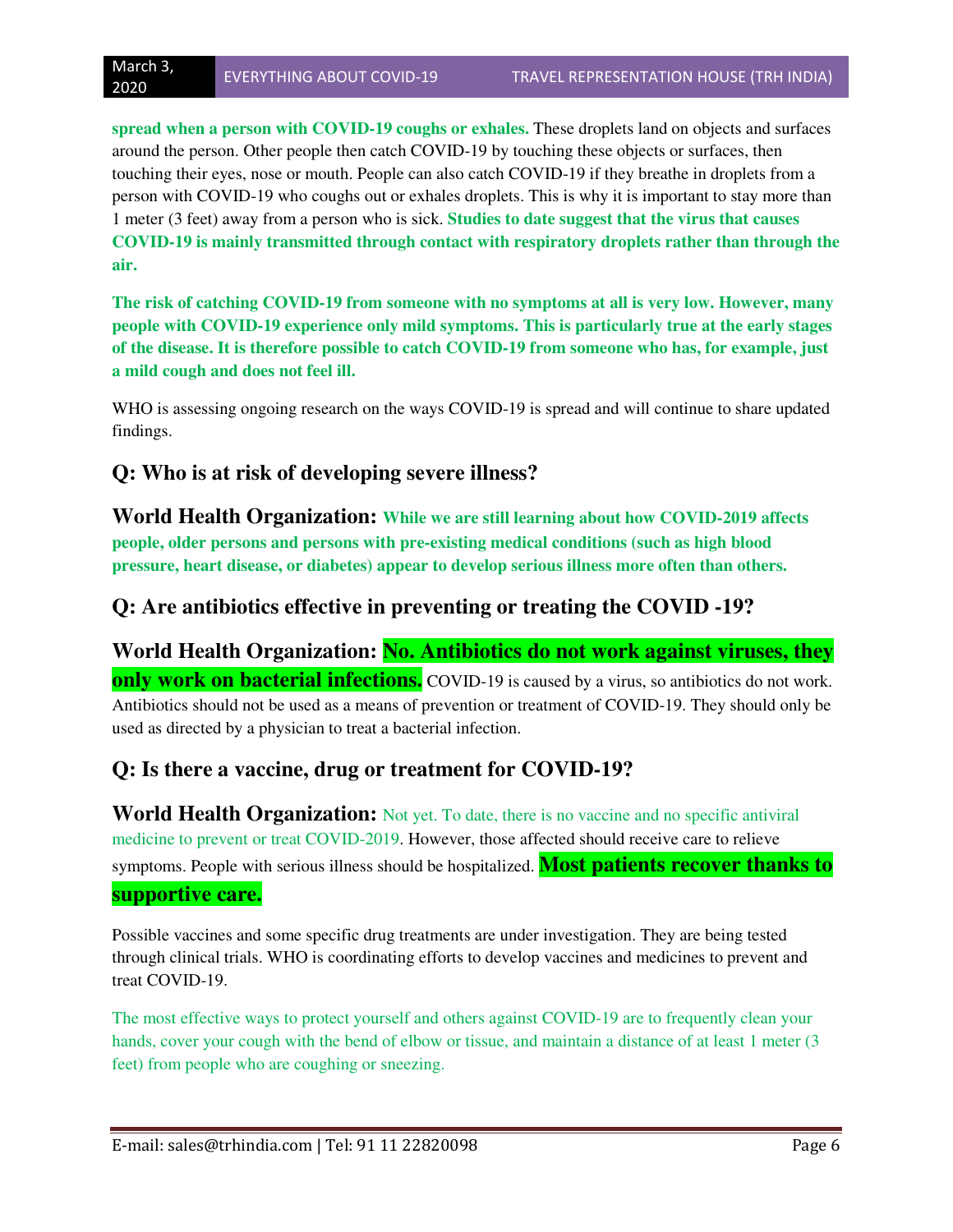# **Q. Is COVID- 19 the same as SARS?**

**World Health Organization:** No. The virus that causes COVID-19 and the one that causes Severe Acute Respiratory Syndrome (SARS) are related to each other genetically, but they are different. SARS is more deadly but much less infectious than COVID-19. There have been no outbreaks of SARS anywhere in the world since 2003.

# **Q. Should I wear a Mask to protect myself?**

**World Health Organization: People with no respiratory symptoms, such as cough, do not need to wear a medical mask. WHO recommends the use of masks for people who have symptoms of COVID-19 and for those caring for individuals who have symptoms, such as cough and fever.** The use of masks is crucial for health workers and people who are taking care of someone (at home or in a health care facility).

**WHO advises rational use of medical masks to avoid unnecessary wastage of precious resources and mis-use of masks** (see Advice on the use of masks). Use a mask only if you have respiratory symptoms (coughing or sneezing), have suspected COVID-19 infection with mild symptoms, or are caring for someone with suspected COVID-19 infection. A suspected COVID-19 infection is linked to travel in areas where cases have been reported, or close contact with someone who has travelled in these areas and has become ill.

The most effective ways to protect yourself and others against COVID-19 are to frequently clean your hands, cover your cough with the bend of elbow or tissue and maintain a distance of at least 1 meter (3) feet) from people who are coughing or sneezing. For more information, see basic protective measures against the new coronavirus.

## **Q. How to put on, use, take off and dispose of a mask?**

## **World Health Organization:**

- 1. Remember, a mask should only be used by health workers, care takers, and individuals with respiratory symptoms, such as fever and cough.
- 2. Before touching the mask, clean hands with an alcohol-based hand rub or soap and water
- 3. Take the mask and inspect it for tears or holes.
- 4. Orient which side is the top side (where the metal strip is).
- 5. Ensure the proper side of the mask faces outwards (the coloured side).
- 6. Place the mask to your face. Pinch the metal strip or stiff edge of the mask so it moulds to the shape of your nose.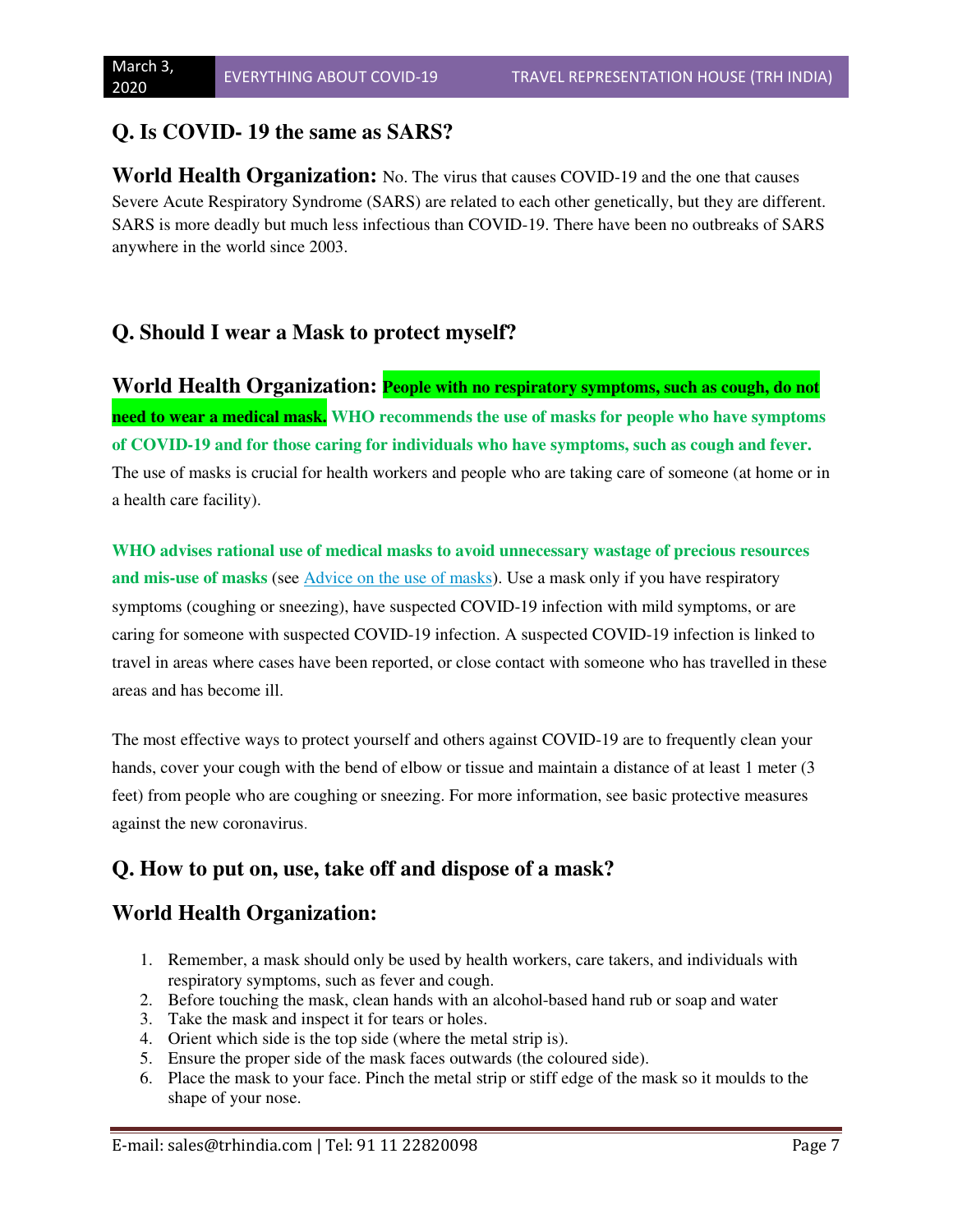- 7. Pull down the mask's bottom so it covers your mouth and your chin.
- 8. After use, take off the mask; remove the elastic loops from behind the ears while keeping the mask away from your face and clothes, to avoid touching potentially contaminated surfaces of the mask.
- 9. Discard the mask in a closed bin immediately after use.
- 10. Perform hand hygiene after touching or discarding the mask Use alcohol-based hand rub or, if visibly soiled, wash your hands with soap and water.

# **Q. How long is the incubation period for COVID- 19?**

**World Health Organization: The "incubation period" means the time between catching the virus and beginning to have symptoms of the disease. Most estimates of the incubation period for COVID-19 range from 1-14 days, most commonly around five days.** These estimates will be updated as more data become available.

## **Q. Can humans become infected with the COVID- 19 from an animal source?**

**World Health Organization:** Coronaviruses are a large family of viruses that are common in animals. Rarely, people get infected with these viruses which may then spread to other people. For example, SARS-CoV was associated with civet cats and MERS-CoV is transmitted by dromedary camels. **Possible animal sources of COVID-19 have not yet been confirmed.** 

To protect yourself, such as when visiting live animal markets, avoid direct contact with animals and surfaces in contact with animals. Ensure good food safety practices at all times. Handle raw meat, milk or animal organs with care to avoid contamination of uncooked foods and avoid consuming raw or undercooked animal products.

# **Q: Is there anything I should not do?**

### **World Health Organization:** The following measures **ARE NOT** effective against COVID-

2019 and can be harmful:

- Smoking
- Taking traditional herbal remedies
- Wearing multiple masks
- Taking self-medication such as antibiotics